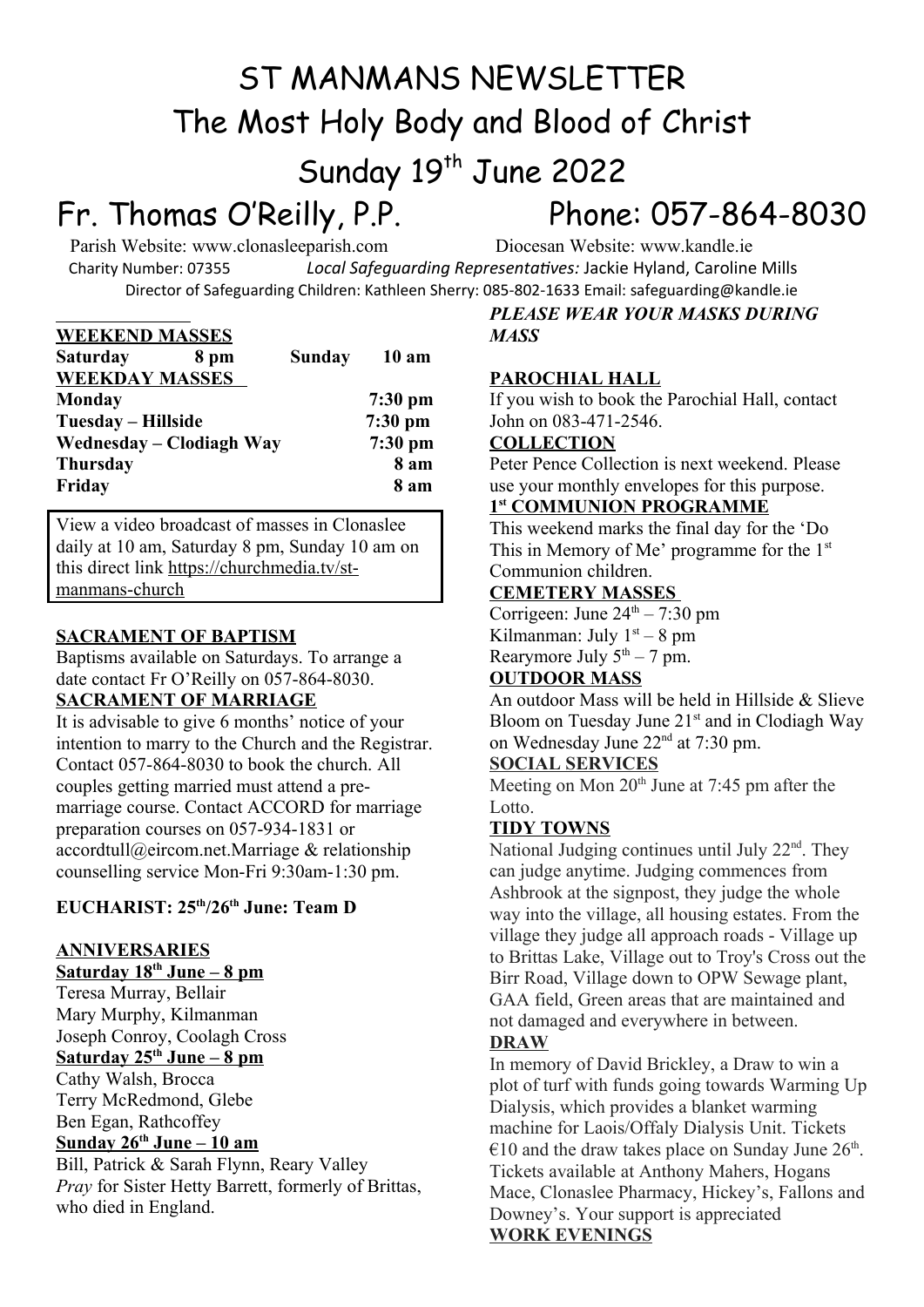# ST MANMANS NEWSLETTER The Most Holy Body and Blood of Christ

## Sunday 19<sup>th</sup> June 2022

## Fr. Thomas O'Reilly, P.P. Phone: 057-864-8030

 Parish Website: www.clonasleeparish.com Diocesan Website: www.kandle.ie Charity Number: 07355 *Local Safeguarding Representatives:* Jackie Hyland, Caroline Mills Director of Safeguarding Children: Kathleen Sherry: 085-802-1633 Email: safeguarding@kandle.ie

For this week only, the Tidy Towns work evenings will be Wednesday and Thursday meeting at 7 pm at the Clonaslee Heritage Centre.

### **PRIDE OF PLACE**

Clonaslee village has been entered into Pride of Place 2022 by Tullamore Credit Union. Judging takes place during the summer months June, July, and August. Please keep your area neat and tidy and presentable.

#### **CONVERSATION CLASSES**

Meeting on Tuesdays from 7- 8:30 pm in the Heritage Centre, Clonaslee, in conjunction with Fáilte Isteach and Laois Partnership, English classes for our Ukrainian community will be held each Tuesday. We are seeking volunteers to help with the running of these classes. The classes are conversation based; all you need to be able to do is chat. You do not need to be a teacher. Can you help each week or every second week? For more information contact Mags on 086-866-8820.

#### **KNITTING AND CROCHET INTEREST GROUP**

Beautiful things come together, one stitch at a time. Meeting on Tues June  $28<sup>th</sup>$  at 8 pm in the Parish Hall. For more information contact clonasleeart@gmail,com or 086-020-0691. All ages and skills welcome.

### **3 ACT COMEDY**

A 3 Act Comedy in the Macra Hall Mountmellick  $17<sup>th</sup>$ ,  $18<sup>th</sup>$ ,  $19<sup>th</sup>$  June starting at 8:15 pm.

#### **TFI LOCAL LINK BUS**

This bus travels to Portlaoise every Tuesday and Friday and to Tullamore every Thursday leaving from the village at 9:20 am. Travel pass is accepted. Others cost is  $\epsilon$ 3 return. It is a door to door pick up so *you must book the evening before prior to 5 pm on 057-869-2168*. The driver is given the list the next morning.

#### **BINGO**

Graiguecullen Bingo on Tues 21<sup>st</sup> June in St Fiaccs Hall at 8:30 pm. Jackpot on 46 numbers €1480. Double number €880. Lotto €1650. Sunday Monster Bingo June  $26<sup>th</sup>$  at 3 pm.

**MOUNTMELLICK LIBRARY**

As part of the Summer Stars programme, *read a book* in the open air. Call to the library to pick up your *Wee Donkey activity pack* and take your

*Story Stroll.* If you return the answers to a short quiz to the library, you'll get a prize. The Story Stroll will be on display in Mountmellick Playground from Fri June  $10^{th}$  to Thurs June  $30^{th}$ . We are hosting a new *creative writing group*-a space where people can meet to write or journal and possibly share work and events. An initial meeting on Fri June 24<sup>th</sup> at 11 am to discuss what people would like from the group. Do you have a child starting primary school in September? Drop into your local library to collect your *"My Little Library Book Bag"* which contains three books on starting school, making friends and being comfortable to be yourself to help children to navigate starting school. We are hosting a new *creative writing group*-a space where people can meet to write or journal and possibly share work and events. If interested call 057-864-4572 to leave your details. In The Gallery is the *Irish Patchwork Society Exhibition* "Language - Landscape – Migration", a national exhibition featuring work from members all over the country from June 8-29. Get your *child* introduced to *basic IT skills* aimed at 8-12 year olds. *Lego Free Play* Saturdays 10:30 am to 12:30 pm. If interested in any of the above events, contact Mountmellick Library, call 057-864-4572 or

email [mountmellicklibrary@laoiscoco.ie](mailto:mountmellicklibrary@laoiscoco.ie) **CLONASLEE PARISH LOTTO** 

Jackpot not won. Winning no:19-17-16. €30 winners:Nan Hill, Killeigh; Garry Corbet, Ballykaneen; Edel O'Brien, Chapel Sreet; Mary Rose Corbet, Ballykaneen; Edel O'Brien, Chapel Sreet; Sínead Heaney, Hillside. Promoter's prize: S Fitzpatrick, Hickeys, Ann Rigney. Next week's Jackpot:  $\epsilon$ 1,550. Lotto gift vouchers can be purchased from Dolores Murray on 087-414-8093 or Betty Finnerty, Chapel Street.

**CLONASLEE/ST MANMAN'S GAA LOTTO**